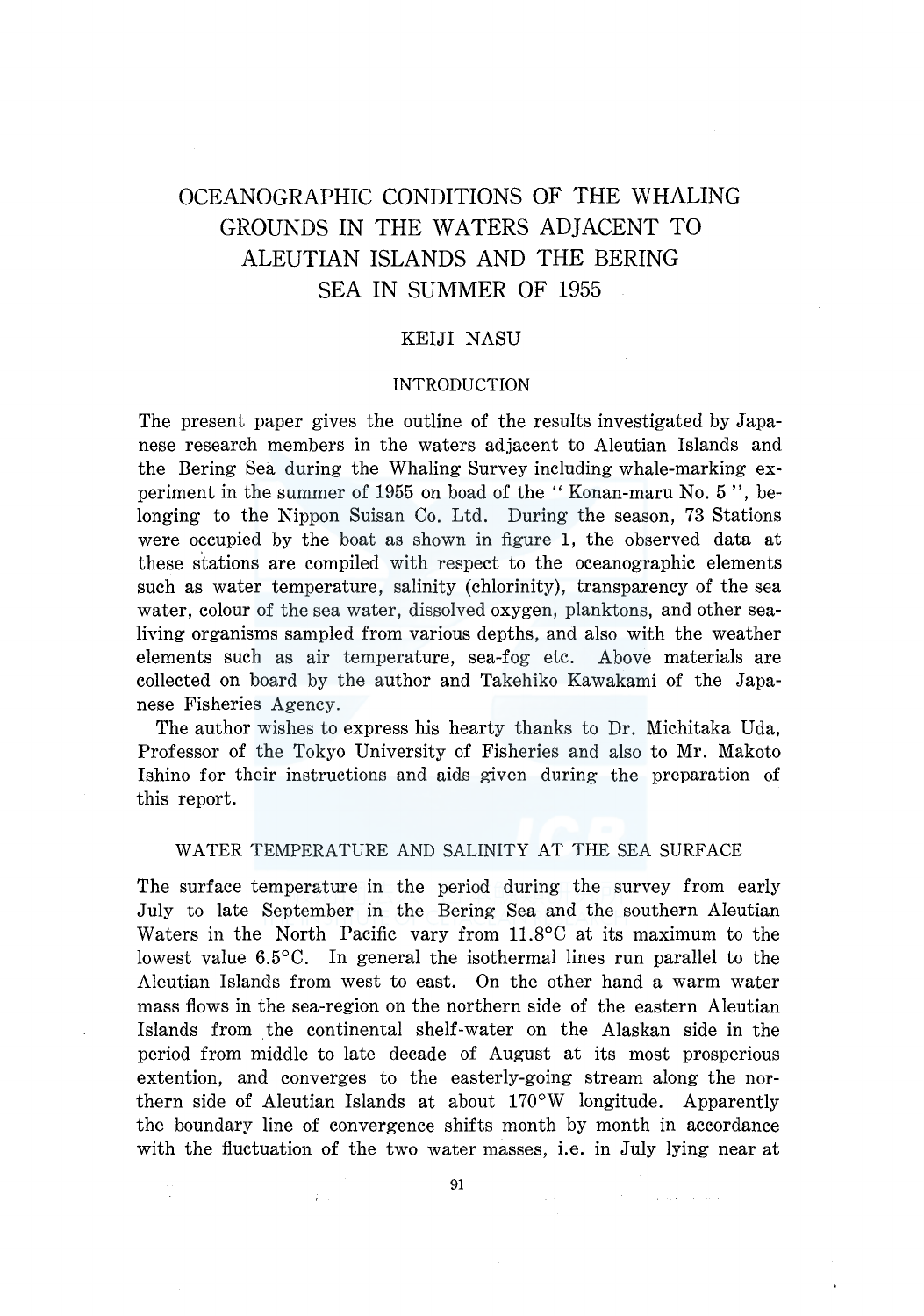

<sup>92</sup>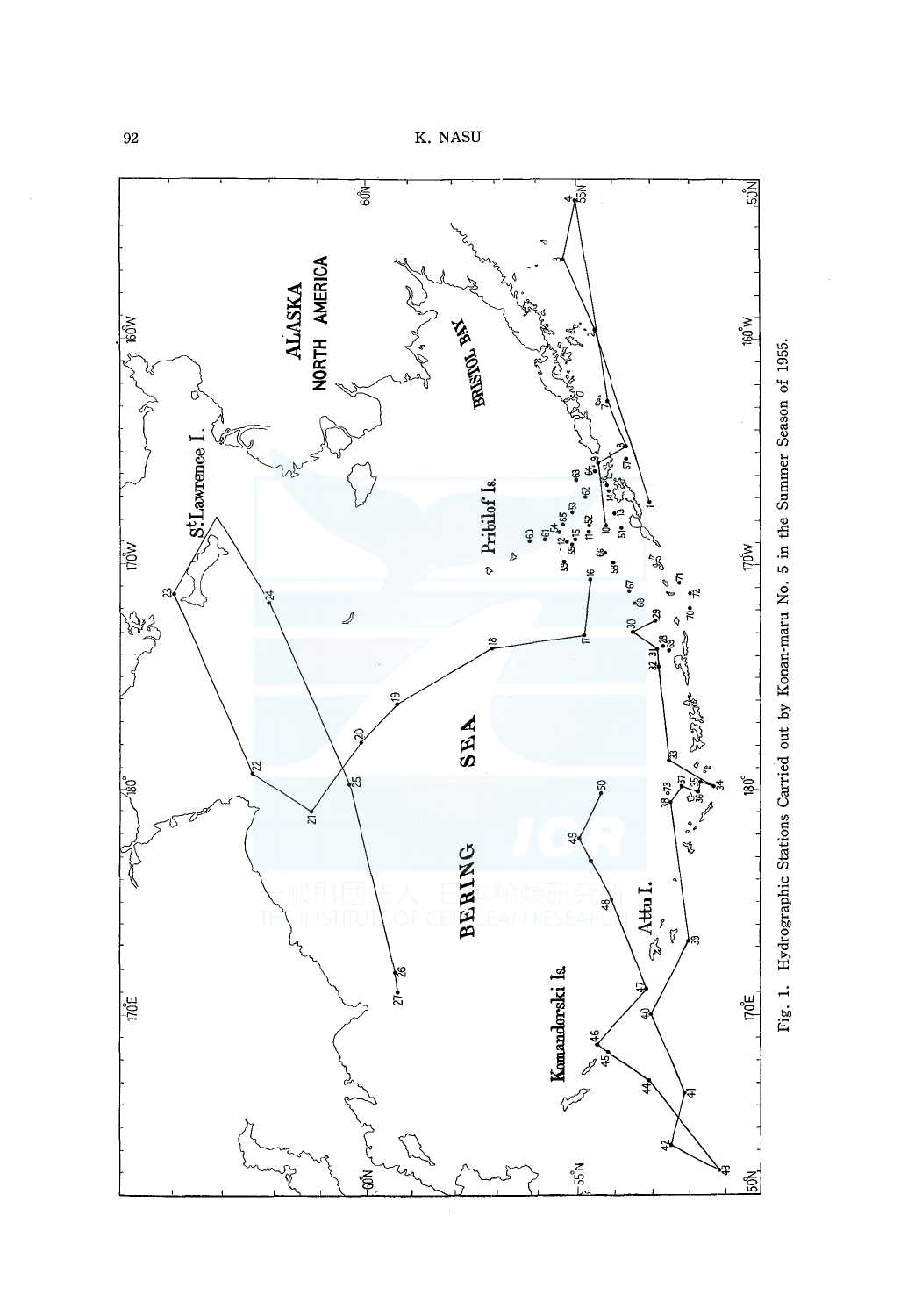about 170°W and in August lying near at 171°W due to its shift to southernmost and westerly location by the stronger inflow of water mass from the continental shelf region, and in September it lies at about 168°W after its easterly shift. Also, the water along the Islands shows lower temperature than that of the open sea, especially it shows a comparatively extensive cold water area in August near the Amchitka I. lying about at Lat. 52°00'N, 180°Lg. It seems that those cold water areas are formed by the upwelling due to the effect of the submarine topographical conditions. Moreover it is observed the increased rate of sea-fog occurrence over those Aleutian cold water areas on the inflowing occasion of warm and moist air current through southerly wind. It was already proved that such dense sea-fog regions are the favourable whaling grounds, especially of sperm whales (Uda & Nasu, 1956).



Fig. 2. Horizontal Distribution of Surface Temperature (Aug., 1955) ///: dense sea-fog.

In next, glancing over the isotherms in August in the whole area of Bering Sea, the 8°C-isothermal line running from St. Lawrence I. is found in the central Bering Sea toward south to the western part of the sea along 58°N-line. In general the water temperature in the deeper central sea-region is lower than that in the shallower sea-region on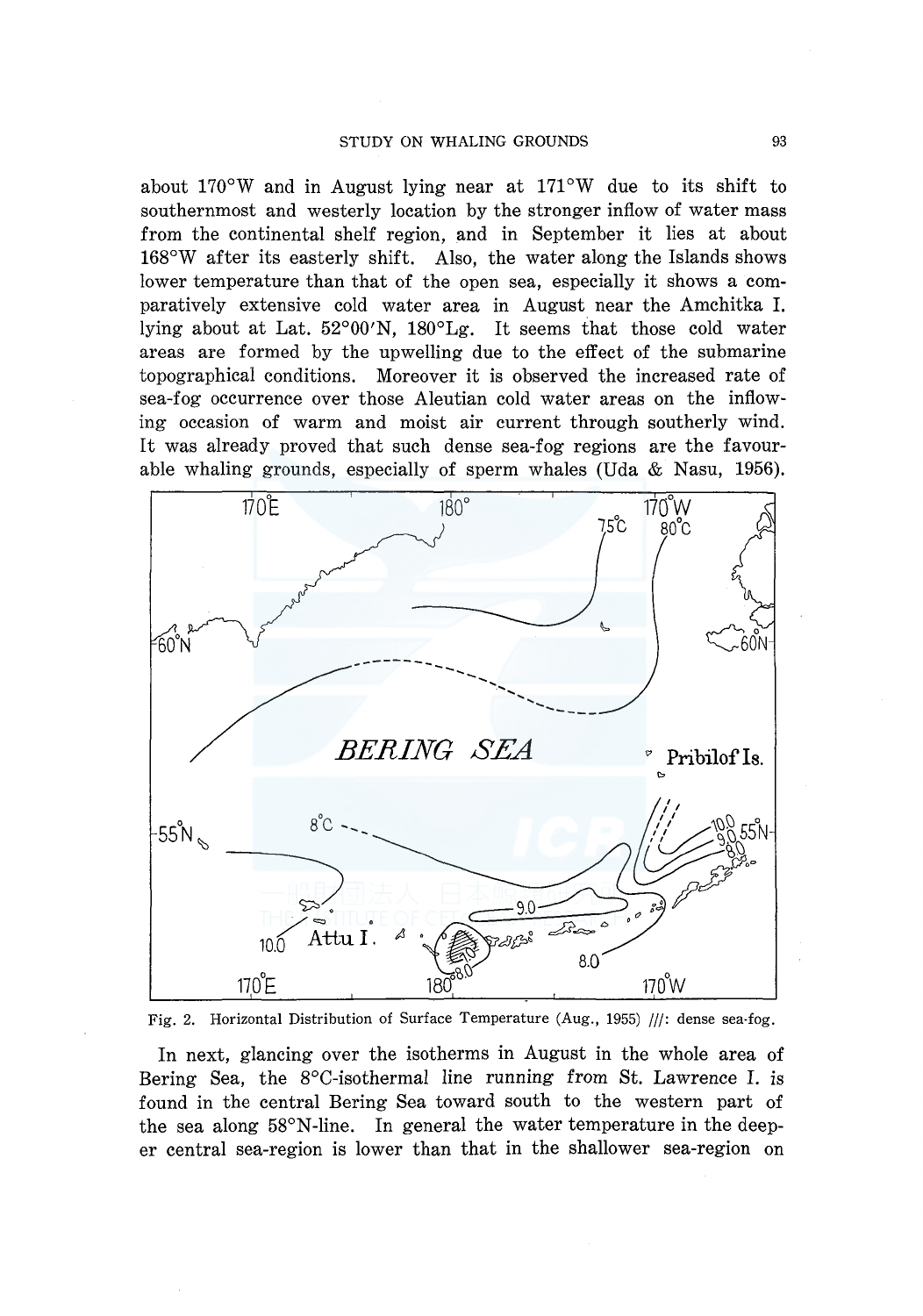## 94 K. NASU

the continental shelf (see Fig. 2). Such a thermal difference in those regions may be due to the different conditions of bottom depths in the rising stage of water temperature in summer. Also a very cold water in the layer of 25-50 m depths is observed along the Siberian Coast. On the other hand, the hydrographical conditions of the monthly whaling grounds lying along the northern side of Aleutian Islands in the westlongitudes, (those found on the north to the Unalaska I. in the Aleutian chain) are following: A separated warm water area (centred at 8°C area) covers the western whaling grounds nearly along 55°N-line north to Unalaska I. in July (in Aug. of 1954 the corresponding warm water area around 9.0°C was also recognized).





Since after about middle August the isolated water mass, combined together with the tongue-like inflow in warm water of about 10°C from the continental shelf on the side of Alaska extends to about  $171^{\circ}$ W toward south along the Aleutian Islands. In September the isolated warm water area of about 8°C which disappeared once in August appears again, and moreover in smaller scale than those in July to August. At present the origin and its process of formation of the warm water mass is not clear and is left for future study.

The hydrography of the Bering Sea basing on the distribution of salinity is as follows; the isohaline of 32.50 *%0* runs nearly along the 200 m isobathymetric line, showing an arc from nearly Lat. 60°N, 180°Lg. to the middle part of the Kamchatka Peninsula with the parallel distribution of 32.00 *%0* lines on both sides of it. The sea-region of waters having lower salinity less than  $32.50\%$  in the Bering-Sea covers an extensive area on the western side of Alaska compared than that on the eastern side of Siberia-Kamchatka (except the vicinity of Anadir Bay). The

 $\frac{1}{2}$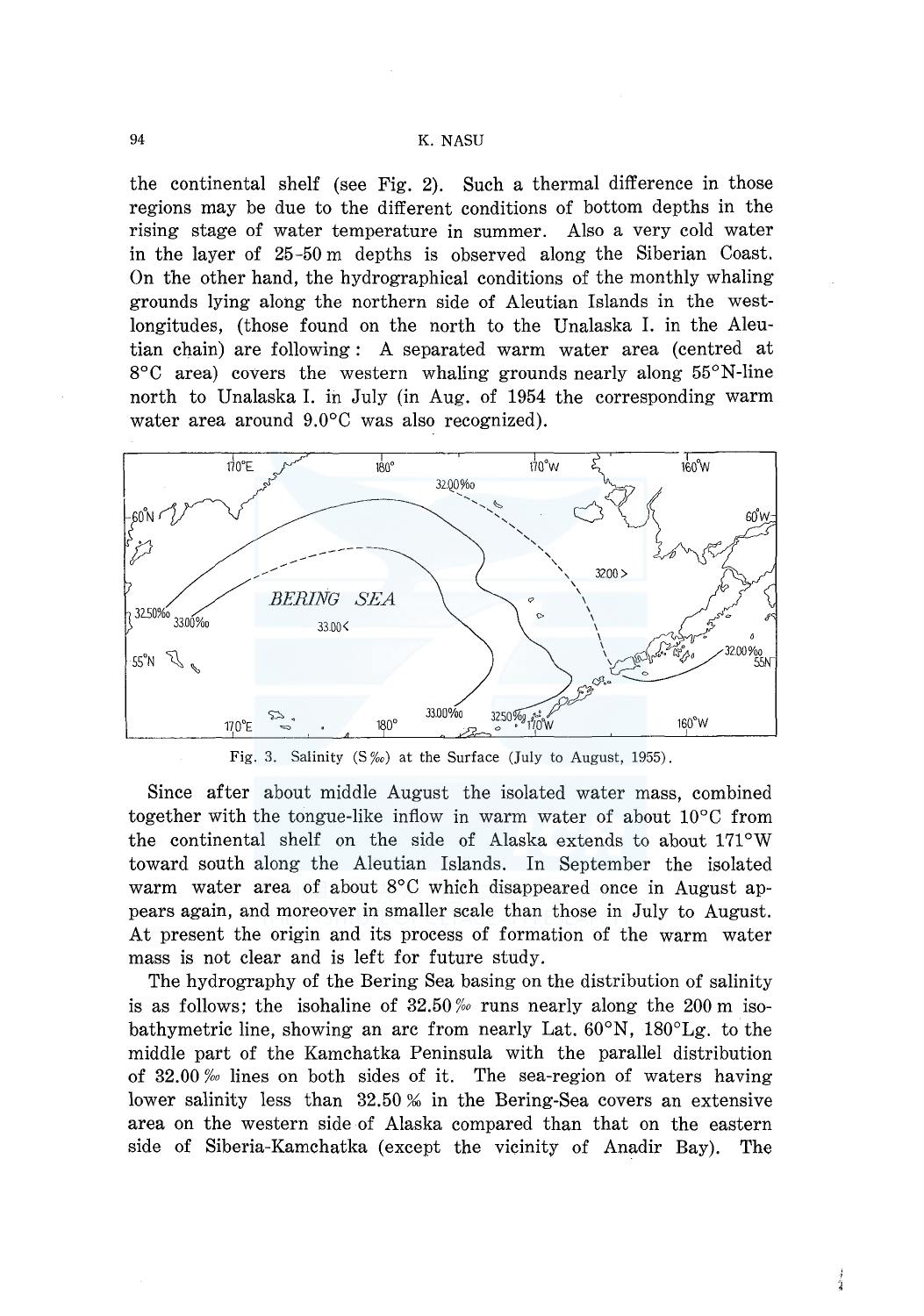above phenomena are explained by the discharge of Yukon River, Kushokwin River on the side of Alaska and of the Anadir River on the side of Siberia (Barnes & Thompson, 1938). Referring to the pilot chart published by the H.0. of U.S. Navy the limit of sea-ice distribution in its melting period resembles very well to the location of 32.50 *%c* isohaline, suggesting the dominant influence of ice-melted water on the surface distribution of salinity (see Fig. 3).

## DICHOTHERMAL WATER AND THERMOCLINE

It is wellknown fact that in Bering Sea and North Pacific Ocean the dichothermal water (intermediate cold water) in summer has been formed by the sinking of surface water cooled in winter. Also the results of our survey ascertained it and added some new data to it. The outline is as follows; on the whole in Bering Sea, excepting the shallower searegion on the continental shelf and the waters around the Aleutian Is., the dichothermal water lying in the depths from 25 m to 150 m and having its core water temperature  $(-1.5^{\circ} \sim +4.0^{\circ} \text{C}$ , and only one station 4.83°C recorded) are found evidently almost everywhere in the area and also in the northern part of North Pacific Ocean along the southern side of Aleutian Islands.

| TABLE 1.    |                   |                   | POSITION AND DEPTH OF DICHOTHERMAL WATER |                         |                           |
|-------------|-------------------|-------------------|------------------------------------------|-------------------------|---------------------------|
| Position    | 62–28N<br>179–18W | 61–12N<br>178–57W | 58–45N<br>$179 - 40W$                    | $57-00N$<br>$178 - 55W$ | $53 - 31N$<br>$172 - 59W$ |
| Depth $(m)$ | 25.               | 75                | 100.                                     | 146                     | 150                       |

Generally the dichothermal depth as shown in table 1 is shallower in the northern region, moderately deeper in the central region and deeper in the southern region. In the western Bering Sea the dichothermal depth near the water of  $57^{\circ}\text{N}$  ( $56^{\circ}54'\text{N}$ ,  $173^{\circ}17'\text{E}$ . St. observed by Oshoro-maru) shows deeper than the north waters, and shallower again as it goes to south (e.g. St. 48).

On the other hand the distribution of water temperature varies gradually from the eastern region passing through the central region around 180°Lg. to the western region, i.e. the temperature in the dichothermal layer of the central region (east to C. Navarin-60°N) rises from  $-1.5$ to 3.32°C, moreover coming on the oceanic plateau near 57°N it falls and it rises again near the Aleutian Is.

In the western Bering Sea the minimum dichothermal temperature rises from  $-0.58\degree$ C (St. 27) at the south to C. Olyutorskii towards the vicinity of Aleutian Is. Next in the Northwestern Part of North Pacific south to Komandorskii Is. the depth of the intermediate minimum water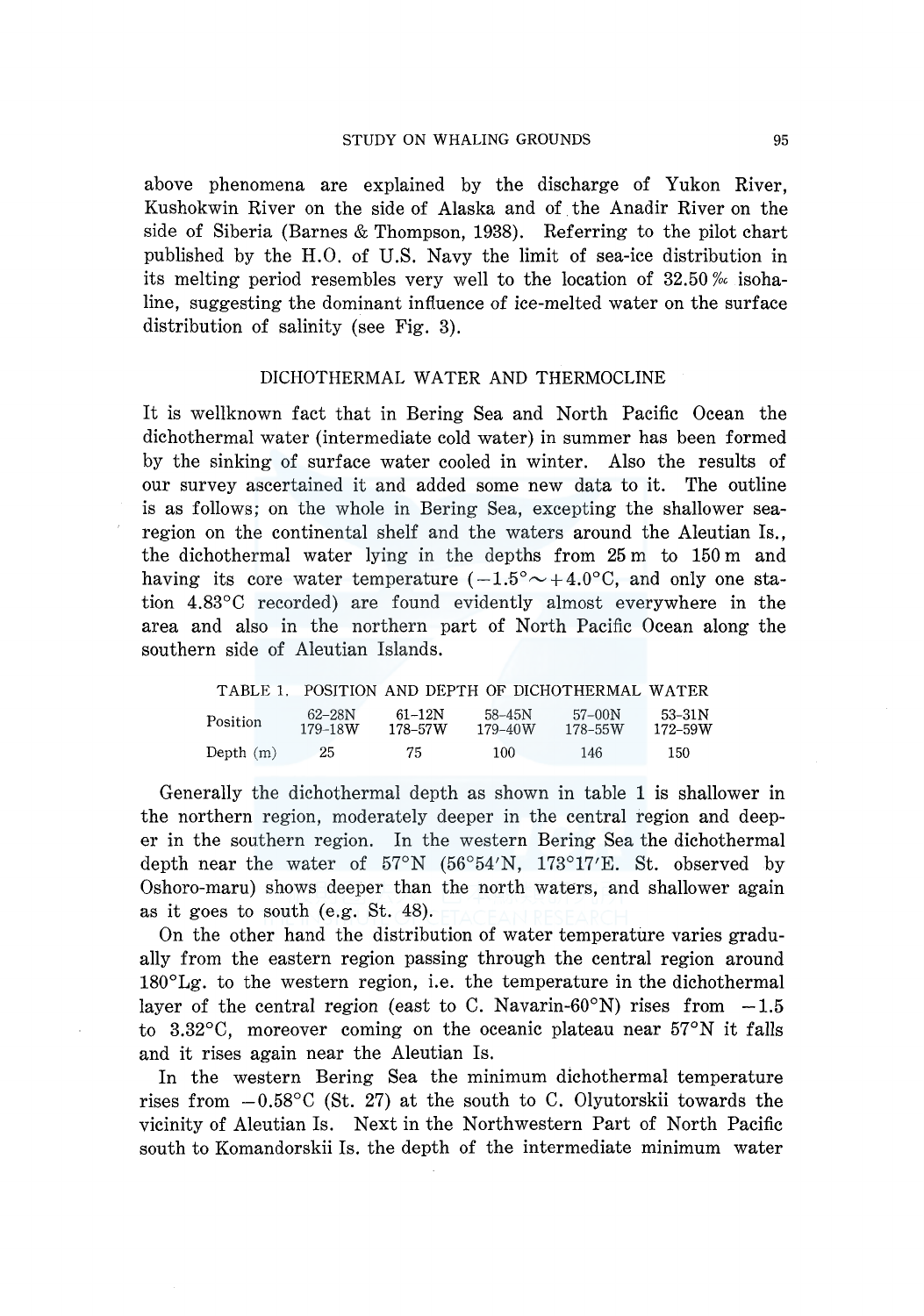temperature lies uniformly about at the 100 m depth and it is relatively low except some station in Bering Sea, especially low near the coast of Kamchatka Peninsula. Moreover in the waters south to Aleutian Islands in the west Longitude the depth of 100 m, showing comparatively warmer values of about  $3^{\circ}-5^{\circ}$ C. At this place, comparing the general feature of dichothermal layers in the Bering Sea and that in the Pacific Ocean north to  $50^{\circ}$ N (except those east to  $160^{\circ}$ W), the layer lies uniformly at about 100 m depth in the east and west longitudes contrary to the 25-150 m depths in the Bering Sea. This fact may be due to the somewhat conspicuous effect of topographical conditions. The water temperature shows its highest value in the area of west longitude on the Pacific side and lowest value in the area of east longitude (partly lowest in the Bering Sea) and rising gradually from west to east in general. In the Bering Sea from spring to autumn season the rise of surface water temperature by solar radiation causes the remarkable development of thermocline (spring layer), in almost all sea-regions except some few areas. Thermocline has not been found in the waters of west longitudes whaling grounds north to Unalaska I. in this research and its most remarkable development was found near the east coast of Kamchatka south to Komandorskii Is. Also in the central region of Bering Sea (e.g. St. 19) and the northernmost oceanographical station (St. 23) locating north to St. Lawrence I. thermocline developes very remarkably showing its depth at about the 10-15 m on the shallower portion of the continental shelf and about 50 m in the central part of Bering Sea together with the region south to Komandorskii Is.

## DISSOLVED OXYGEN

The quantity of dissolved oxygen at the sea surface in the Bering Sea and its adjacent Pacific areas amounts from 4.43 to 11.05 cc/L. In general its distribution shows higher quantity near to the side of Kamchatka Peninsula and Siberian Coast compared to the Alaskan side, in the region from Attu I. to Boweres Bank on the east the richly dissolved exygen area more than  $10 \text{ cc/L}$ . On the other hand in the region around Boweres Bank and from near Amchtka Pass to Umnak I. On the both sides of Aleutian Islands the poorest area of dissolved oxygen is found in the surveyed region of Bering Sea. Its pattern resembles well to the prescribed distribution of cold water area denoted by surface isotherms, representating the effect of upwelling by the Aleutian ridge (see Fig. 4).

Regarding to the vertical distribution of dissolved oxygen in the East Longitudes Whaling Grounds, the distribution of dissolved oxygen differs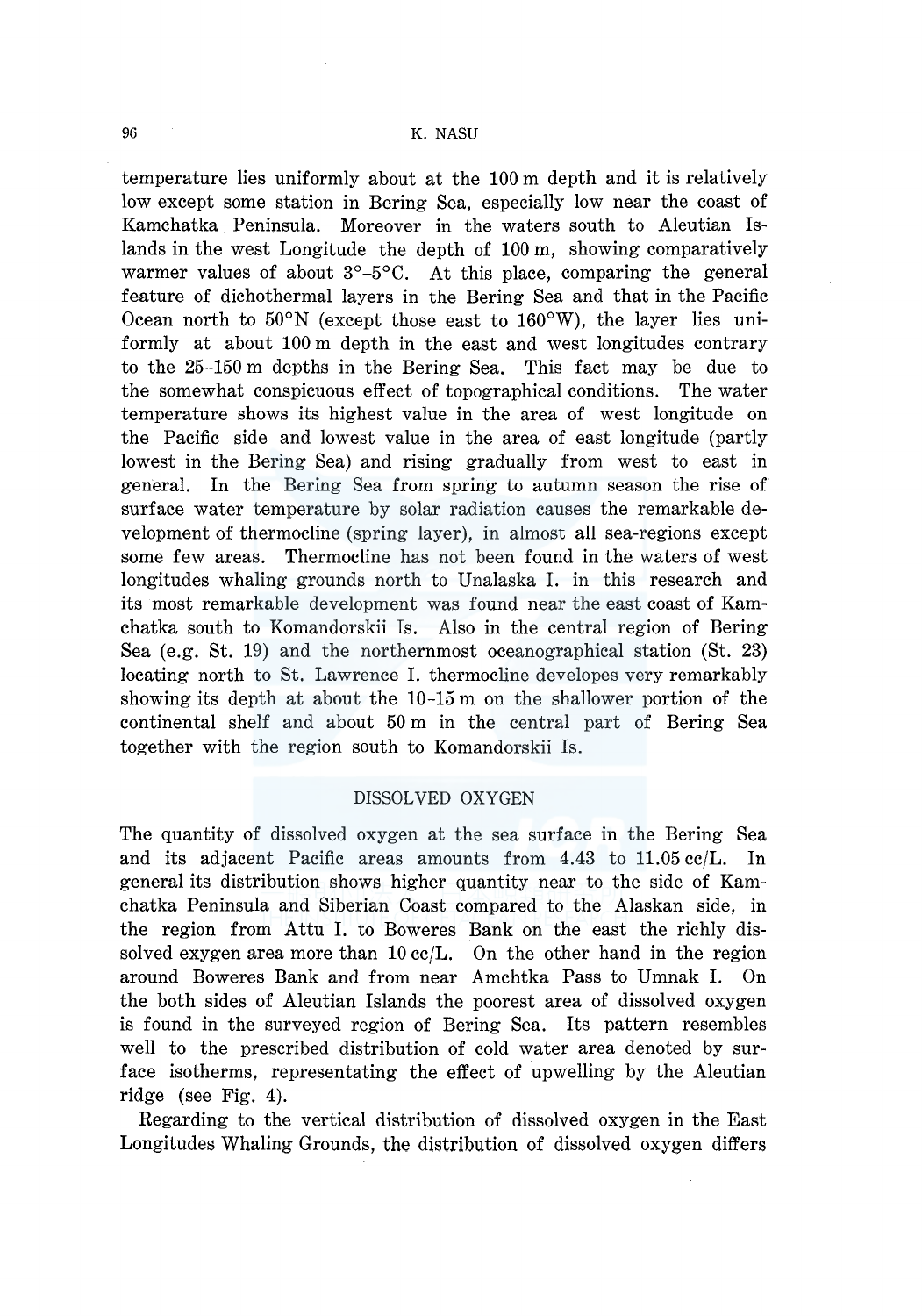

Fig. 4. Horizontal Distribution of Surface Dissolved Oxygen. (Aug. to Sep. 1955)



Fig. 5. Vertical Distribution of Dissolved Oxygen. (Aug. to Sept. 1955).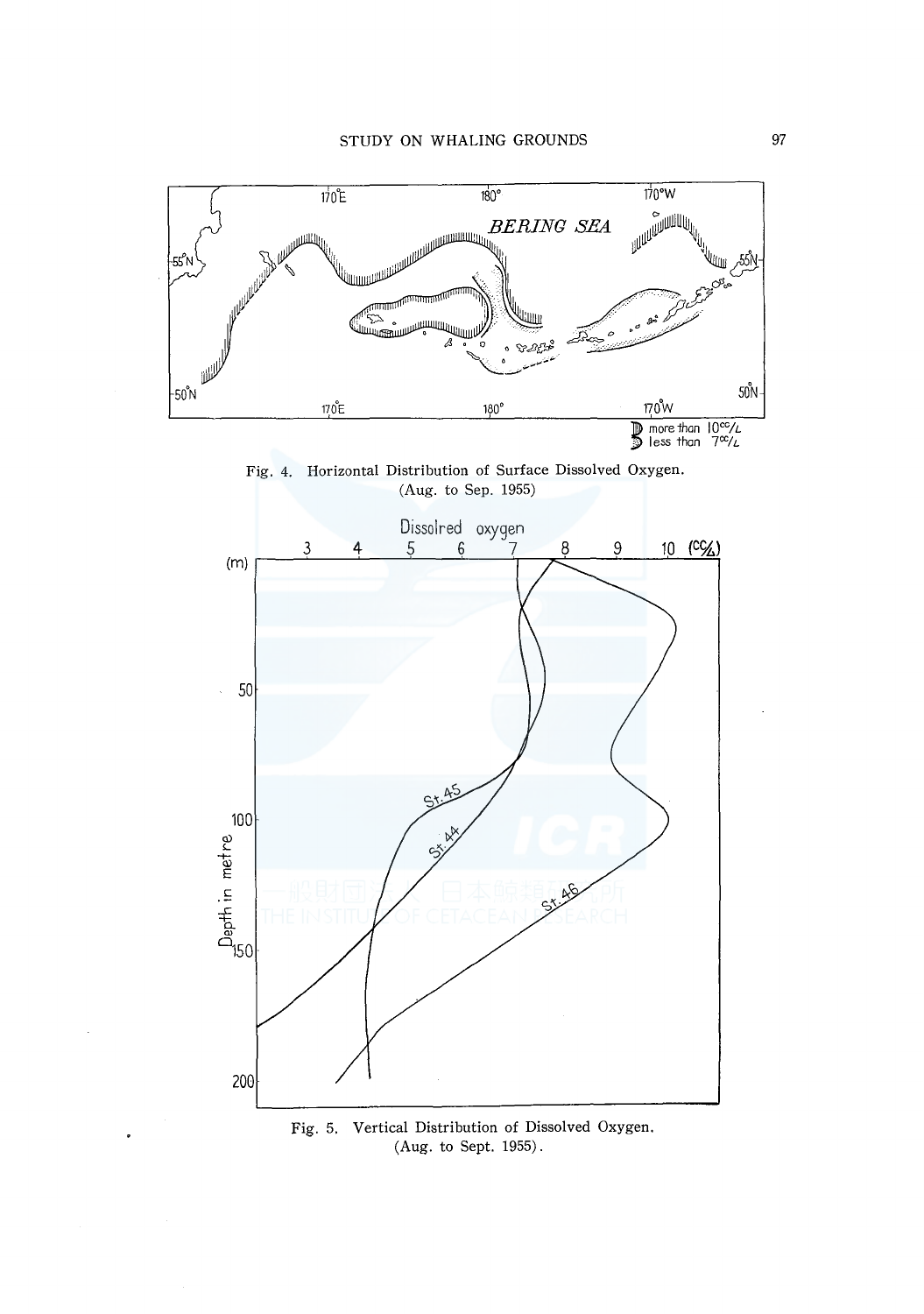### 98 K. NASU

considerably between the upper and lower layers separated by the boundary layer at about 100 m depth. In short, in the upper layer less than 100 m depth a maximum dissolved oxygen layer is found at about 25 m depth (St. 46) which may be produced by the blooming of phytoplankton in the euphotic layer due to photosynthesis, and on the other hand the dissolved oxygen decreases with the depth at 80 m and again increased at 110 m depth. Roughly speaking, in the above mentioned area the value of oxygen keeps nearly constant at the depths less than 100 m and shows spring layer in the depths from 100 to 200 m (there is no datum of below 200 m depth due to the lack of observation) (see Fig. 5).

Next, in the West Longitudes Whaling Grounds the distribution of dissolved oxygen somewhat varies to the depth of 100 m, however below 100 m depth it decreases with the increase of depth gradually. The saturation percentage of dissolved oxygen shows supersaturation over the almost whole area (except the poor dissoloved oxygen areas in the region near Boweres Bank and the region along the Aleutian Islands from  $180^{\circ}$ Lg. to  $168^{\circ}$ W), especially the higher supersaturation % in the region south to C. Olyutorskii. Though there is no datum of dissolved oxygen in the region north to  $56^{\circ}$ N in the summer of 1955 owing to the lack of water sampling for oxygen analysis, referring to the survey of U.S. Navy in 1933 and that in 1934 by U.S. Coast and Geodetic Survey, it may be concluded that in the waters along the  $170^{\circ}$ W line extending to St. Lawrence I. except the vicinity of Pribilof Is. the rich dissolved oxygen amounts to supersaturation. Generally the oxygen at the sea surface of Bering Sea shows almost supersaturation over the whole area of the sea except the regions near Boweres Bank and on the both sides of Aleutian Islands from 180° to 168°W together with Pribilof Is.

# WHALING GROUNDS IN RELATION TO HYDROGRAPHIC CONDITIONS

It is well-known that in the waters around the line of convergence as the boundary of two currents a favourable fishing grounds is formed by the accumulation of concentrated planktons (phyto- and zoo-plankton) and other sea-livings attracted to them. The good example is seen also in northern waters i.e. as already mentioned above the concentrated abundance of whales are shown around the line of convergence in the fishing grounds north to Unalaska I. and the movement of whales following the shift of the line of convergence is seen.

These features may be explained as follows : the dense populations of phyto- and zoo-plankton due to blooming in the richly fertilized region along the Aleutian Islands due to the upwelling of deep water having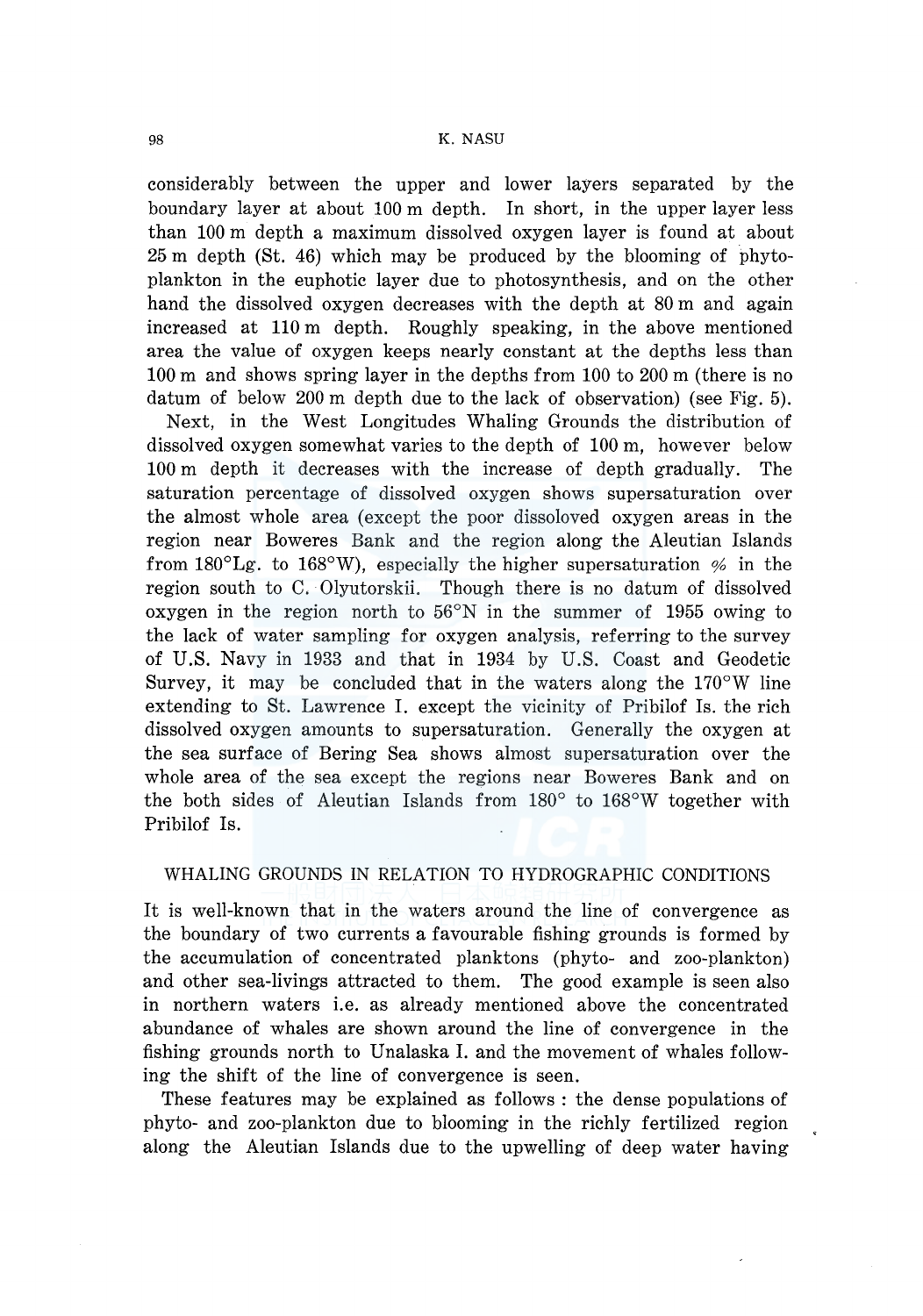rich nutrient salts are transported by the east-going Aleutian current and then collides with the fresh water mass inflowing from Alaskan coastal area, where the densely concentrated food-planktons of whales may be resulted near the boundary of two water masses. In order to estimate the rate of whales sighted  $(S_w)$  in relation to water temperature, we may put the following quantity,

$$
S_w = \frac{We}{Ne} \times 100\%o)
$$

where  $We$ : the observed frequency of whales for each  $1^{\circ}$ C of water temperature.

 $Ne$ : the observed frequency of water temperature for each  $1^{\circ}$ C. Calling  $S_w$ -curve as the Appearance Curve of whales and then plot



Fig. 6. Relation to the Dichothermal Core Water and the Whales. (Aug. 1955).

Fig. 7. Vertical Distribution of Dissolved Oxygen (cc/L) and the Whaling Ground. (Aug. 1955).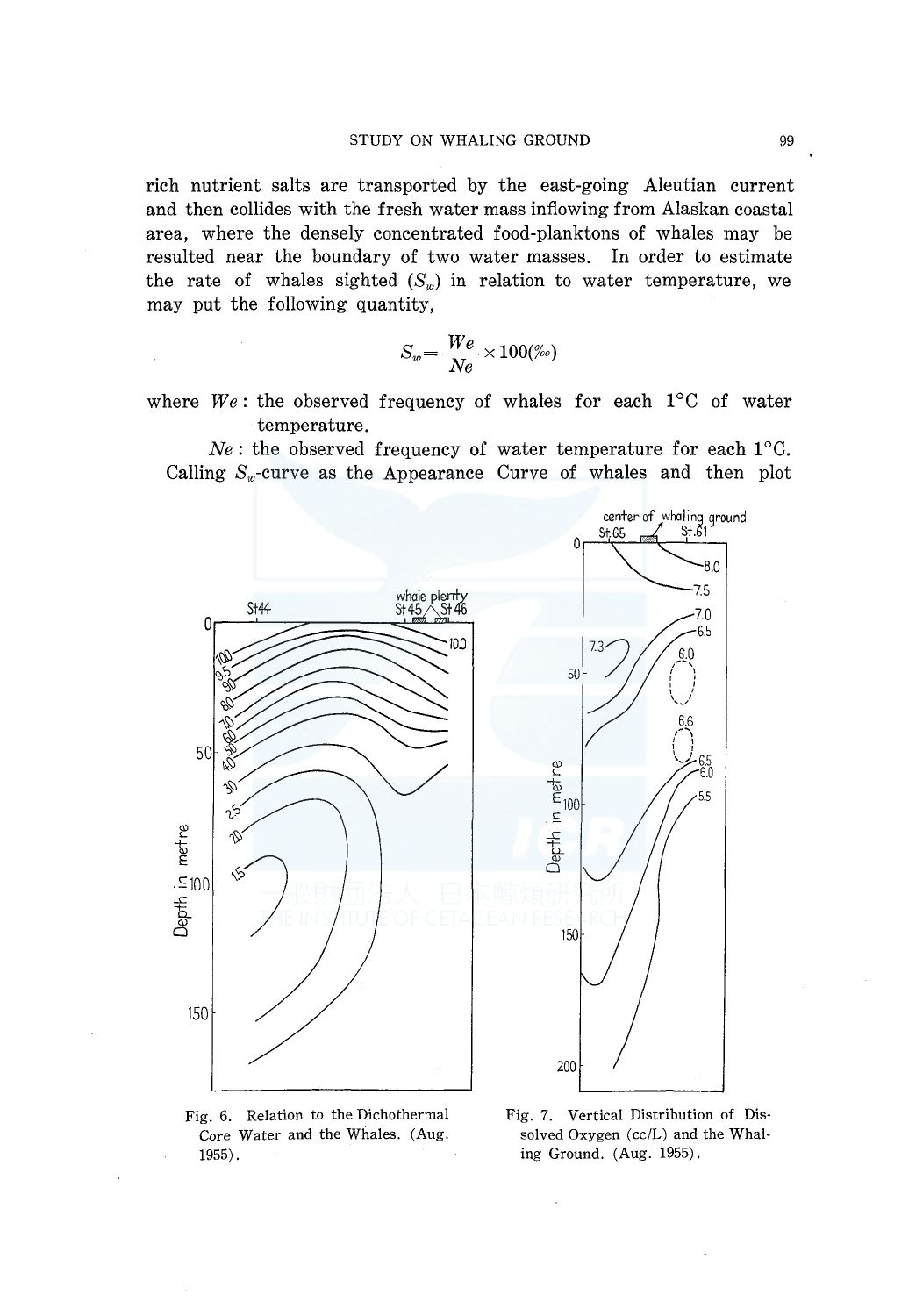them for each species of whales during the whole fishing period, the mode of the  $S_w$ -curve can find at  $(8.0 \pm 1.0^{\circ} \text{C})$  with respect to the surface water temperature statistically i.e. the highest rate of whale appearance at the temperature. The distribution of whales in relation to dichothermal water was noticed already by Uda (1956), and in this investigation also the same is proved. In other words, except the relatively cold water area at the surface influenced by the intermediate cold water. Comparatively many whales are found on both sides of it in somewhat warmer water area (see Fig. 6). In the Northeast searegion of Japan off Sanriku a similar feature of whaling grounds, especially of sperm whales, is conspicuously noted by the result of whalemarking survey in 1955.

Next, regarding to the relation of dissolved oxygen, the concentration of whales is observed in the narrow zone denoting the steep horizontal gradient from very rich oxygen water mass to poor oxygen water mass in the layer of depths from 10 m to 150 m (see Fig. 7). With respect to the relation between the abrupt change of dissolved oxygen in the layer about at 10 m depth and the distribution of whales, Marr (1956) has pointed out the densely concentrated krills as the favourite food of whales in the very surface layer within 10 m depth in the Antarctic. And author also observed many swarms of euphausiids in the surface areas south by east off Komandorskii Islands. The distribution of whales are considered to show its denser concentration in the such region slightly shifted from the maximum portion of the phytoplankton quantity.

## DEEP SCATTERING LAYER AND WHALING GROUNDS

The author has observed the deep scattering layer on echogram with its evening ascent and morning descent in the fishing grounds such as of Sergestes shrimps etc. (Uda, 1956). In this investigation we recorded it off the cape of Olyutorskii and euphausia (T. *inermis)* was sampled by planktonnet hawl at the same time, of which creature was not sampled at the St. 27 (59°18'N, 170°52'E). The author hopes in the indirect searching method of whales during the night by utilizing the echo-trace of deep scattering layer due to the food plankton of whales may be put to practical use.

#### REFERENCES

BARNES, C. A. & THOMPSON, T. G. (1938). Physical and chemical investigation in Bering Sea and portions of the northern Pacific Ocean. *Univ. Washington Publ. Oceanogr.*  3 (2): 35-79.

MARR, J. W. S. (1956). *Euphausia superba* and the Antarctic surface currents (an advance note on the distribution of the whale food). *Norsk Hvalfangst-Tid.,* no. 3: 127-34.